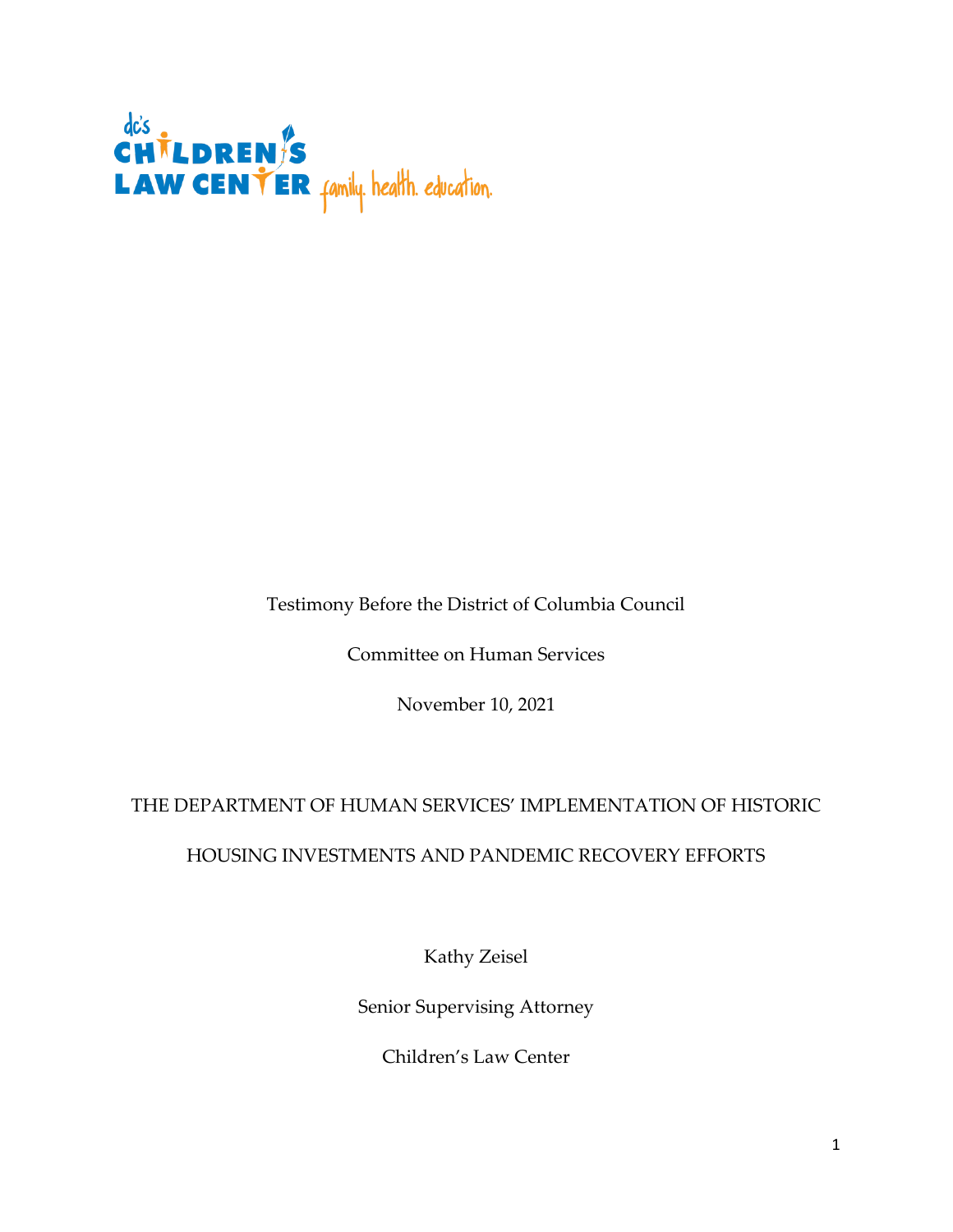Good morning Chairperson Nadeau and members of the Committee on Human Services. My name is Kathy Zeisel. I am a resident of the District and I am a Senior Supervising Attorney at Children's Law Center.<sup>i</sup> I am testifying today on behalf of Children's Law Center, which fights so every DC child can grow up with a loving family, good health and a quality education. With almost 100 staff and hundreds of pro bono lawyers, Children's Law Center reaches 1 out of every 9 children in DC's poorest neighborhoods – more than 5,000 children and families each year.

I am an attorney in Healthy Together, our medical legal partnership, where we place attorneys throughout the city at primary care pediatric clinics with Children's National, Unity Health Care, and Mary's Center. Through these partnerships, we are referred many families where the medical staff see health harming legal needs and ask us to help. In addition, I served on the Family Rehousing and Stabilization Program (FRSP) Task Force and am now on the FRSP Advisory Group. Today I will address our concerns about the failure of DHS to utilize permanent housing resources and the problems with the rollout of the cessation notices for hundreds of families.

We are once again at a crossroads with Rapid Rehousing with possibly hundreds of families being terminated at the same time in spite of available permanent housing resources. From the limited information we have, we believe that hundreds of families who have been in Rapid Rehousing for eighteen months or longer are being evaluated for either permanent housing assistanceii or termination from the program. We believe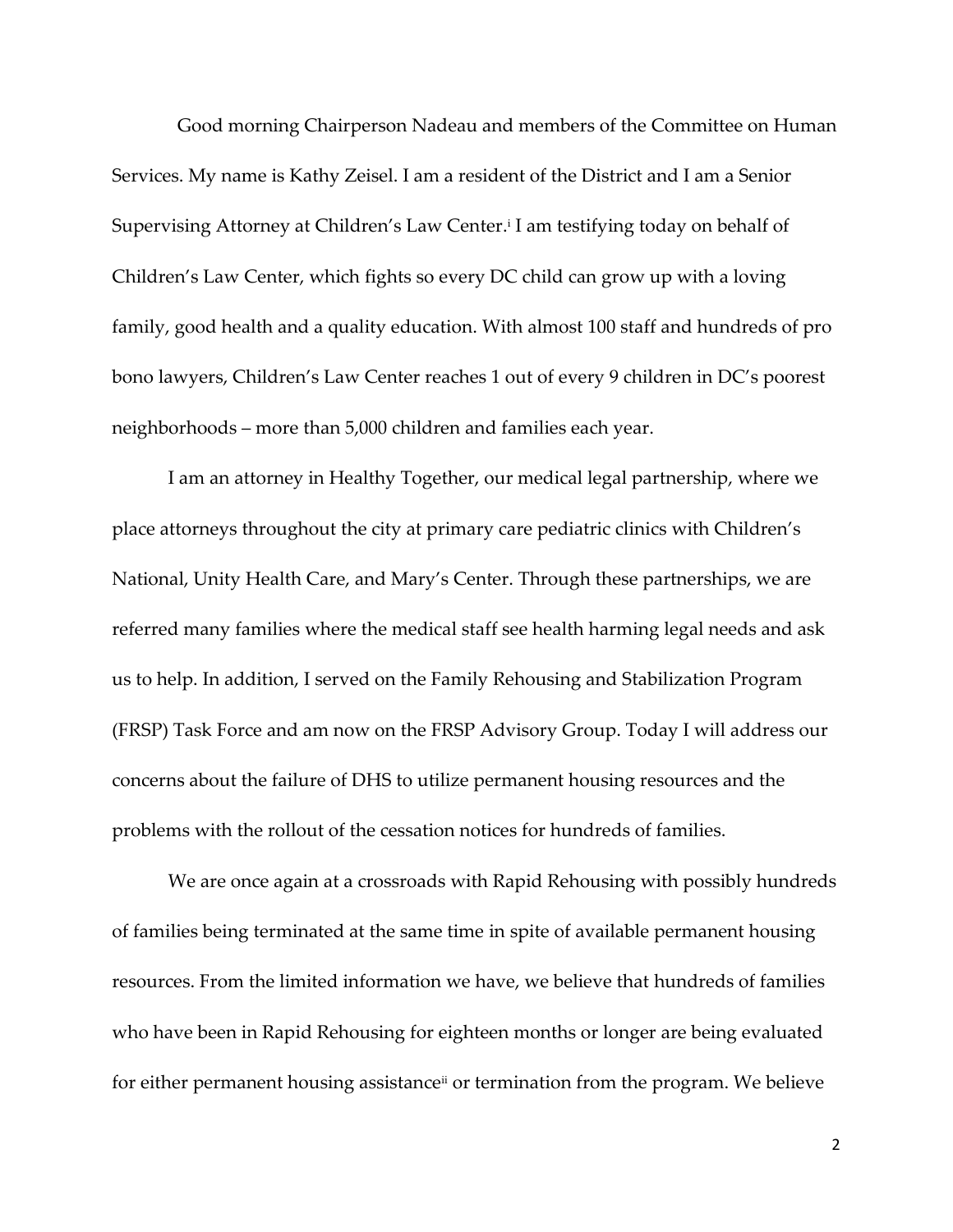that several hundred families are facing a cessation notice on December 1 because it has been determined that they are not eligible for permanent housing resources. iii It is our understanding that the notice will indicate that the family will lose case management in thirty days and payment for their Rapid Rehousing housing in six months.iv

Yet, the Council, and specifically you, Chairperson Nadeau as the champion, created sufficient new housing resources to ensure that the hundreds of families about to be terminated from Rapid Rehousing who will face homelessness do not have to do so. Between the Permanent Supportive Housing (PSH) vouchers, Targeted Affordable Housing (TAH), emergency housing vouchers for homeless families available at DCHA, and DC Flex spots, it is our understanding that over 1000 housing resources<sup>v</sup> are available for homeless families this year, and fewer than 1000 families are being targeted for termination by DHS. DHS has stated that the reason they exit families from Rapid Rehousing is budgetary, but this year the Council relieved that budgetary pressure.<sup>vi</sup> There is no reason to exit families who cannot afford to pay their rent if we have the resources to provide permanent housing or continue them in Rapid Rehousing. We ask this Committee to ask DHS why we must exit any family who cannot pay their rent at this time.

There is no good policy reason to end Rapid Rehousing benefits for any family who cannot afford their rent without providing further assistance. We know from prepandemic data that nearly 50% of people who received shelter at Virginia Williams

3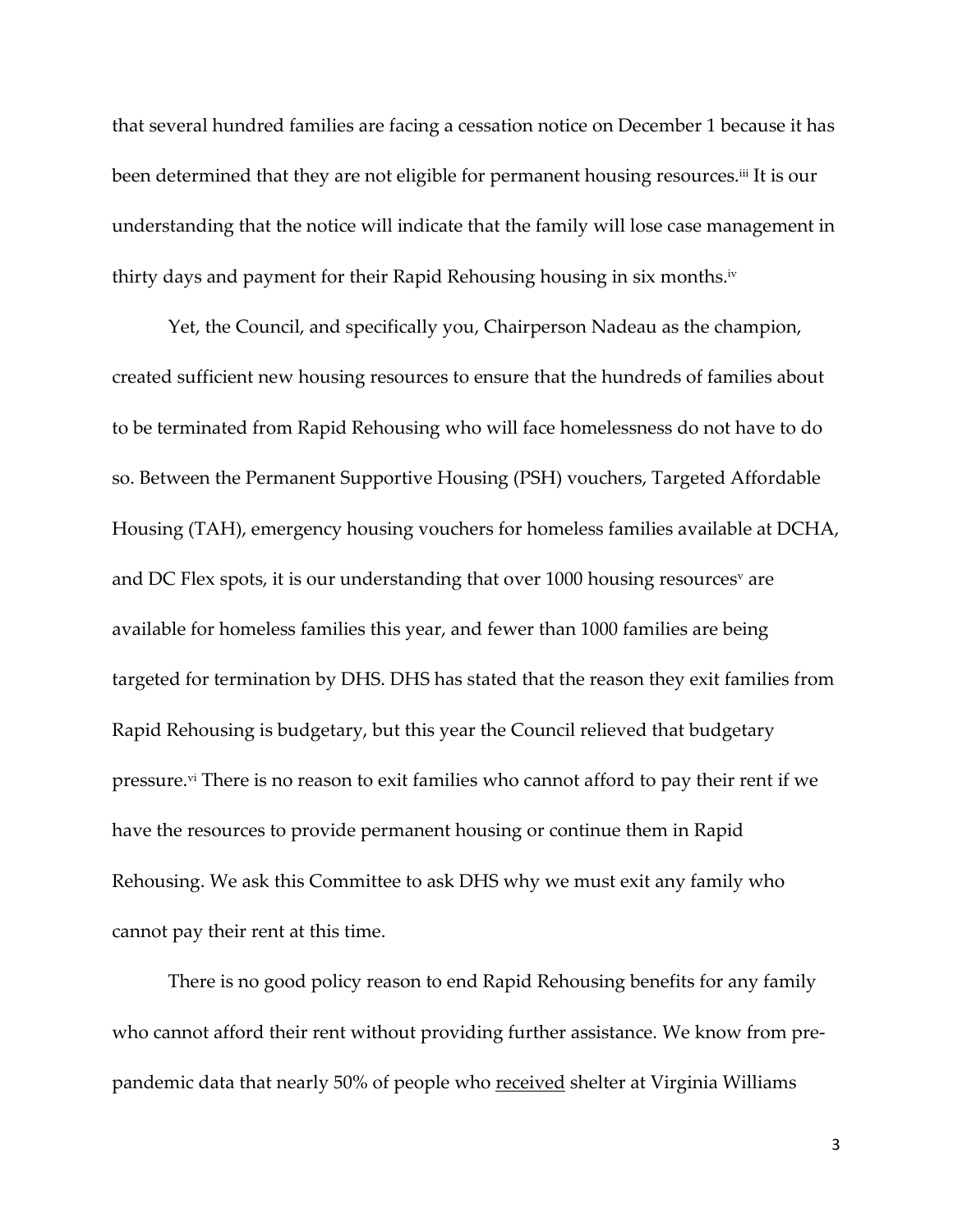came from Rapid Rehousing, and that only 7% of their families increased their income while in Rapid Rehousing.<sup>vii</sup> It seems incredibly unlikely that with rising unemployment and the shortage of childcare that these numbers have improved or will improve in the near future. Yet, even though we have sufficient permanent housing resources for all of the long staying families, we are apparently choosing to exit hundreds of families. When these families do exit in six months, there likely will be no federal rental assistance or ERAP available and there will no eviction moratorium in place.viii

I cannot confidently tell you what the plan is or provide testimony about our concerns about the details of the plan because in spite of being a member of the FRSP Task Force and now the FRSP Advisory Board, it is not clear what the plans are or even if there is a clear plan. This in and of itself is a problem because it creates instability and uncertainty for participants in Rapid Rehousing and all the service providers trying to work with them. The repeated process of issuing notices only to rescind them or change the plans makes it impossible for participants to plan their next steps, and has even caused clients to give 30-day notices wrongfully.

In fact, Director Zeilinger provided yet another new version of a plan in her written testimony today, stating that the six month extension will provide DHS staff additional time to assess these families.<sup>ix</sup> This is contrary to all the plans previously shared by DHS in that they have said that the families who will receive the cessation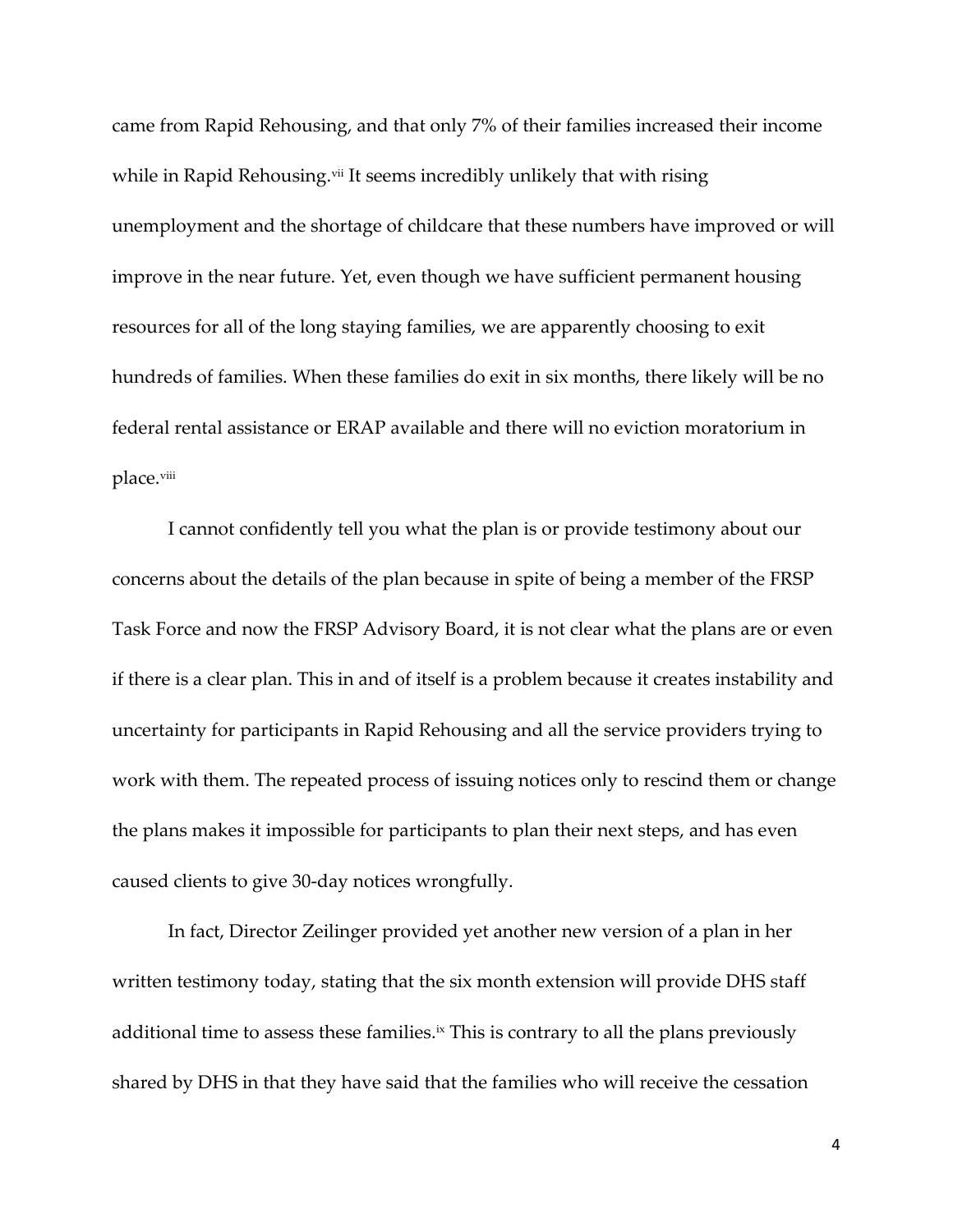notices have already been determined ineligible for permanent housing resources. In practice, the new plan seems impossible to execute since case management will have ceased and there will not be staff available to continue with these assessments.

One of the most valuable things that this committee can do at this time is to perform detailed oversight to get DHS to make a consistent, detailed, public plan so that participants, providers, and advocates can have a full understanding of what to expect. We are already aware that conflicting directions were given by DHS and The Community Partnership (TCP) in October, leading to cessation notices being issued in November by some providers. This was incredibly confusing and stressful for participants, and led to these notices having to be rescinded. Participants in the program plan their lives around these notices, and to repeatedly issue incorrect cessation notices is inexcusable, and could be prevented by having a transparent plan and process. $x$ 

We currently have a client who is two years into her second round of Rapid Rehousing with her children. She was working earlier in her time in Rapid Rehousing, but lost her job during the pandemic and has not worked in quite some time. She was told by her case manager that she would be terminated on November 1 and then on December 1. She cannot afford to pay her rent if she is terminated, and her plan is to go back to shelter and Rapid Rehousing again if she is not offered a permanent housing

5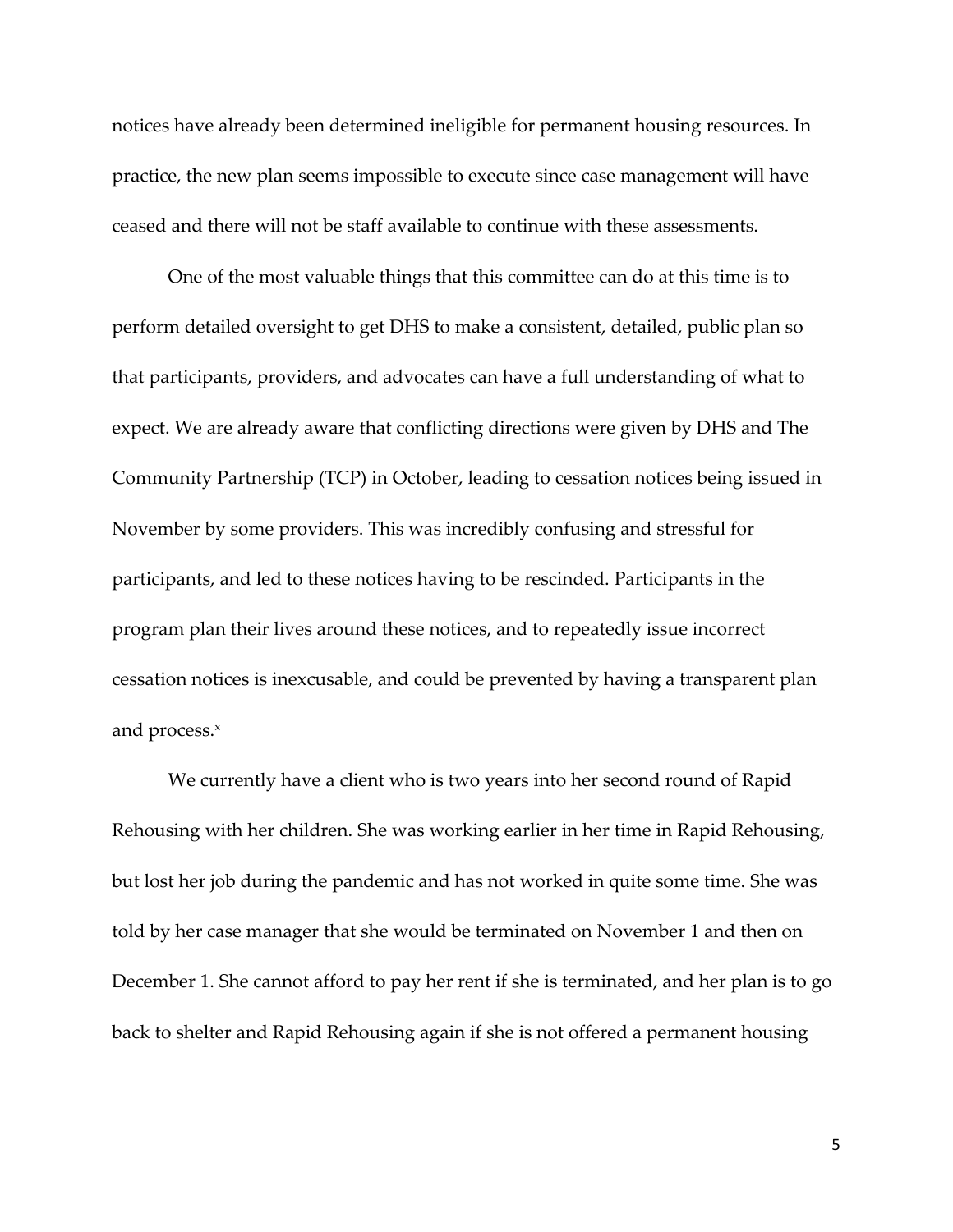resource. This is an incredibly traumatic solution for the family. It is also an expensive solution for the city because TAH is cheaper than Rapid Rehousing or shelter.

Another client of ours received a blank notice of cessation this month from her case manager, notably not in her native language, and was directed to sign. She has been in Rapid Rehousing for several years with her four children, and faces numerous barriers to employment. She is unable to afford to pay rent on her own, yet she is set to be terminated in spite of available permanent housing resources. She too has no place to go if she is terminated.

Let's turn to the Targeted Supportive Housing vouchers. Since the creation of the vouchers, there have been no regulations or even public written guidance on what the eligibility requirements for the program are, in spite of the law being clear that all programs must operate with regulations. In this year's Budget Support Act (BSA), the Council required that DHS give priority for TAH vouchers to the families who have the longest stays in Rapid Rehousing. xi The BSA also required DHS to write regulations for TAH vouchers by November 1.xii DHS has not done that.

This means that there are hundreds of families possibly being assessed for TAH, but without transparent standards. Families are not being issued denial notices as required by law. Families do not know if they are being properly or improperly denied TAH resources that are actually currently available. $^{\rm xii}$ , $^{\rm xiv}$ 

6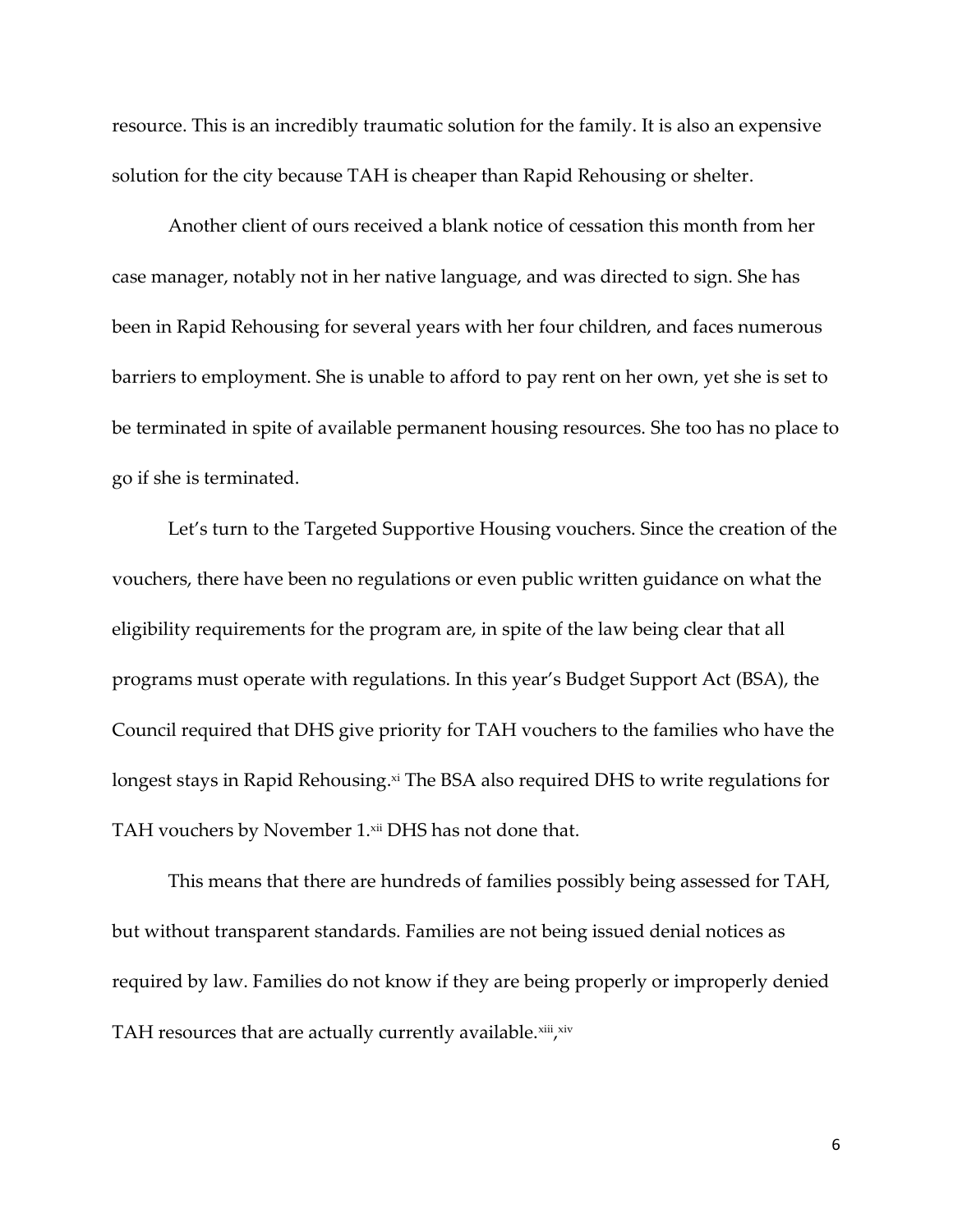This lack of transparency is also problematic because there is a real risk that we once again do not utilize all of the available permanent housing resources for families.<sup>xv</sup> We cannot end this year with another hearing in which DHS has failed to provide DCHA with the names of eligible families for the vouchers or in which DCHA fails to process them.xvi Given that we have more vouchers available than ever this year, we must prioritize a transparent process with prioritizes long stayer families, a priority the Council already established in the law.

We ask this Committee to exercise its oversight powers to ensure that the resources the Council created are used for the families who the Council described in the Budget Support Act, the long stayers in Rapid Rehousing who cannot afford their rent. We ask that the Committee ask for detailed, transparent plans from DHS to ensure that the process and the standards utilized are clear.

Thank you for the opportunity to testify today.

 $\overline{a}$ 

<sup>i</sup> Children's Law Center fights so every child in DC can grow up with a loving family, good health and a quality education. Judges, pediatricians and families turn to us to advocate for children who are abused or neglected, who aren't learning in school, or who have health problems that can't be solved by medicine alone. With almost 100 staff and hundreds of pro bono lawyers, we reach 1 out of every 9 children in DC's poorest neighborhoods – more than 5,000 children and families each year. And, we multiply this impact by advocating for city-wide solutions that benefit all children.

<sup>&</sup>lt;sup>ii</sup> Permanent housing assistance for homeless families is currently available in the forms of Targeted Affordable Housing Vouchers, Permanent Supportive Housing vouchers, and emergency housing vouchers.

iii This is based on information provided to the FRSP Advisory Board.

iv There is no meaningful plan for how to manage the needs of the families without case management in the last six months. They will not be permitted to contact their prior case management organization. Thus far, we have been told an email address will be provided to those families. But, families may need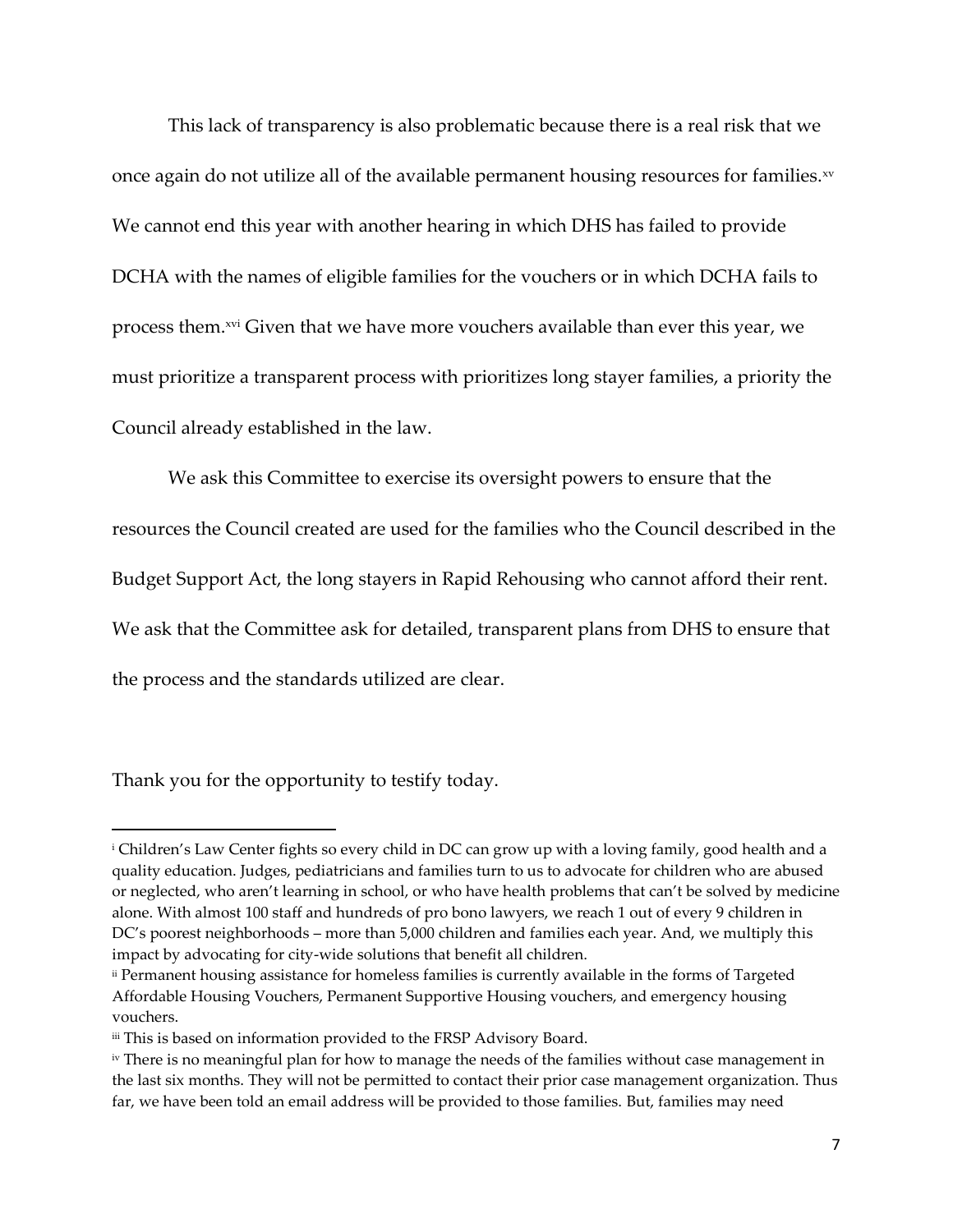emergency transfers due to domestic violence or housing conditions or they may have other urgent or non-urgent needs, and they may or may not be sufficiently literate or computer literate for an email address to be a sufficient substitute for case management. It is also not clear who will be at the other end of the email address and what kind of staffing will be available to these several hundred families. <sup>v</sup> 307 TAH vouchers, 395 family PSH, 500 DC Flex, at least 175 emergency family vouchers were allocated

in FY22 per DHS reports to the FRSP Advisory Board in September of 2021. In the same meeting, DHS announced a plan DHS said that they plan to issue 307 TAH and 299 family PSH vouchers in the first three quarters of the year. However, this is not the same plan that was discussed at the October ICH meeting, so it is unclear what the plan is.

vi At the September 2021 FRSP Advisory Board meeting, DHS stated that there 1000 families who have been in Rapid Rehousing for over 18 months, and 500 who entered during the pandemic who lack case management. They lack sufficient resources to provide those families with case management. When asked, DHS stated that budgetary constraints limited their ability to serve all the families.

vii FY19 Hypothermia Debrief - Families. The Community Partnership at 3. *Available at*:

https://ich.dc.gov/sites/default/files/dc/sites/ich/event\_content/attachments/Hypothermia%20FY19%20- %20Families%20%28VWFRC%20%26%20ES%29.pdf.

viii Additionally, DHS used STAY DC money for Rapid Rehousing participants without their knowledge or consent, meaning that even if it were available for them, they would likely be unable to use it. DHS is only now retroactively informing participants that are unable to apply for STAY DC.

ix Testimony of Laura Zeilinger, Nov. 10 Roundtable, p6.

x It is also not clear what will happen once case management is terminated, but participants remain in Rapid Rehousing with an email address to contact should they need to reach anyone. This is clearly an insufficient resource.

## xi 2021 Budget Support Act, page 24 reads:

"(c)(1) The Authority shall promulgate rules, subject to Council approval, for sponsorbased voucher assistance as required by section 26b and capital-based assistance as required by section 26d, which shall govern the administration of funds for these types of assistance.

"(2) The Authority shall promulgate emergency and final rules for tenant-based voucher assistance. Rules issued pursuant to this paragraph shall establish a process to allow applicants to self-certify eligibility factors when an applicant cannot easily obtain verification documentation. Emergency rules shall be issued by November 1, 2021. Final rules shall be subject to Council approval.

"(3) The Department of Human Services shall promulgate emergency and final rules governing the referral of applicants to the Authority for tenant-based voucher assistance, including eligibility criteria for Targeted Affordable Housing. In Fiscal Year 2022, such eligibility criteria for Targeted Affordable Housing shall include a prioritization for families that have been in rapid re-housing the longest but are not eligible for Permanent Supportive Housing. Emergency rules shall be issued by November 1, 2021. Final rules shall be subject to Council approval.

## xii Id.

 $\overline{\phantom{a}}$ 

<sup>xiii</sup> As a result, families that long staying families who are terminated in this wave may appeal because they should have been considered for TAH under the BSA, which is the only written guidance we have. xiv In a recent presentation to the Interagency Council on Homelessness, DHS indicated there may be a plan to spread vouchers out between long stayers and other participants in the family homelessness system. This is contrary to the BSA. If DHS released a clear plan with criterion of how to determine which families would be eligible, it might not be a problem if it then also did not terminate the other families.